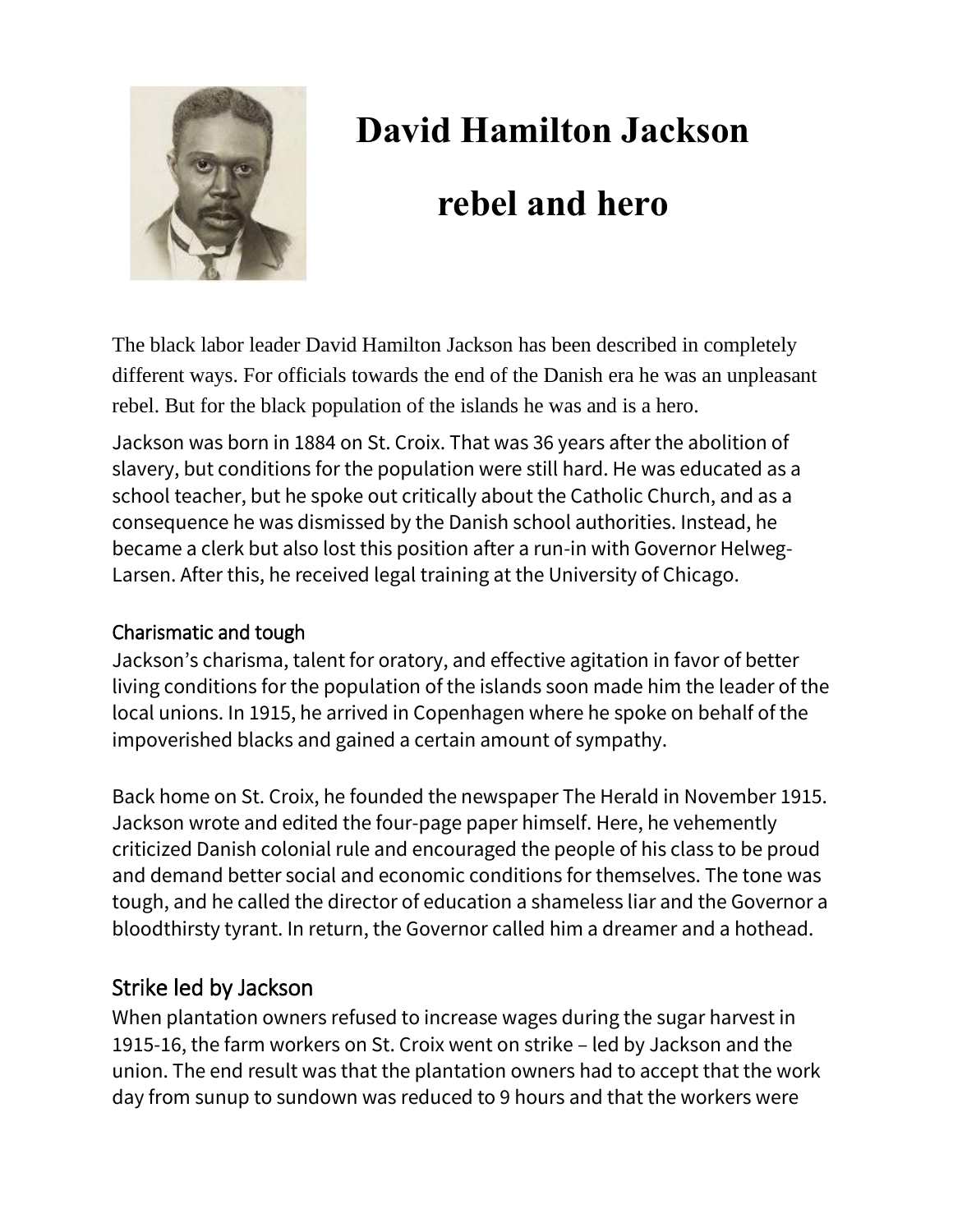given a raise from 10-20 cents to 35 cents per day. After this, the dock workers on St. Thomas also went on strike and also achieved considerable improvements in work conditions and wages.

#### The Black Moses

After the Danish sale of the West Indies to the US in 1917, Jackson became a judge in Christiansted and politician in the islands until his death in 1946. Today on the islands, he is considered to be a hero by the black population, the Black Moses, who helped his people escape a life of slavery. In the Virgin Islands, November 1 – the day of the first publication of Jackson's newspaper – is a public holiday: David Hamilton Jackson Day.

### Biography

| 1884      | David Hamilton Jackson born 28 September in St. Croix                                                                                                                            |
|-----------|----------------------------------------------------------------------------------------------------------------------------------------------------------------------------------|
| 1885      | David Hamilton Jackson christened 8 March in the Moravian<br>Church in Friedensthal                                                                                              |
| 1893      | The Jackson family moved to Christiansted                                                                                                                                        |
| 1890'erne | The Jackson family bought a house at 8 B Nørregade in Christiansted                                                                                                              |
| 1902      | On 18 November David Hamilton Jackson was a signatory to the<br>petition from the Native Insular Convention to the Danish parliament<br>for better conditions for the population |
| 1904      | David Hamilton Jackson worked as a clerk at Barren Spot Station                                                                                                                  |
| C. 1908   | David Hamilton Jackson taught at the public school in Frederiksted                                                                                                               |
| 1911      | David Hamilton Jackson lived at 62 Prinsensgade in Frederiksted                                                                                                                  |
| 1911-1912 | David Hamilton Jackson taught at Peter's Rest School                                                                                                                             |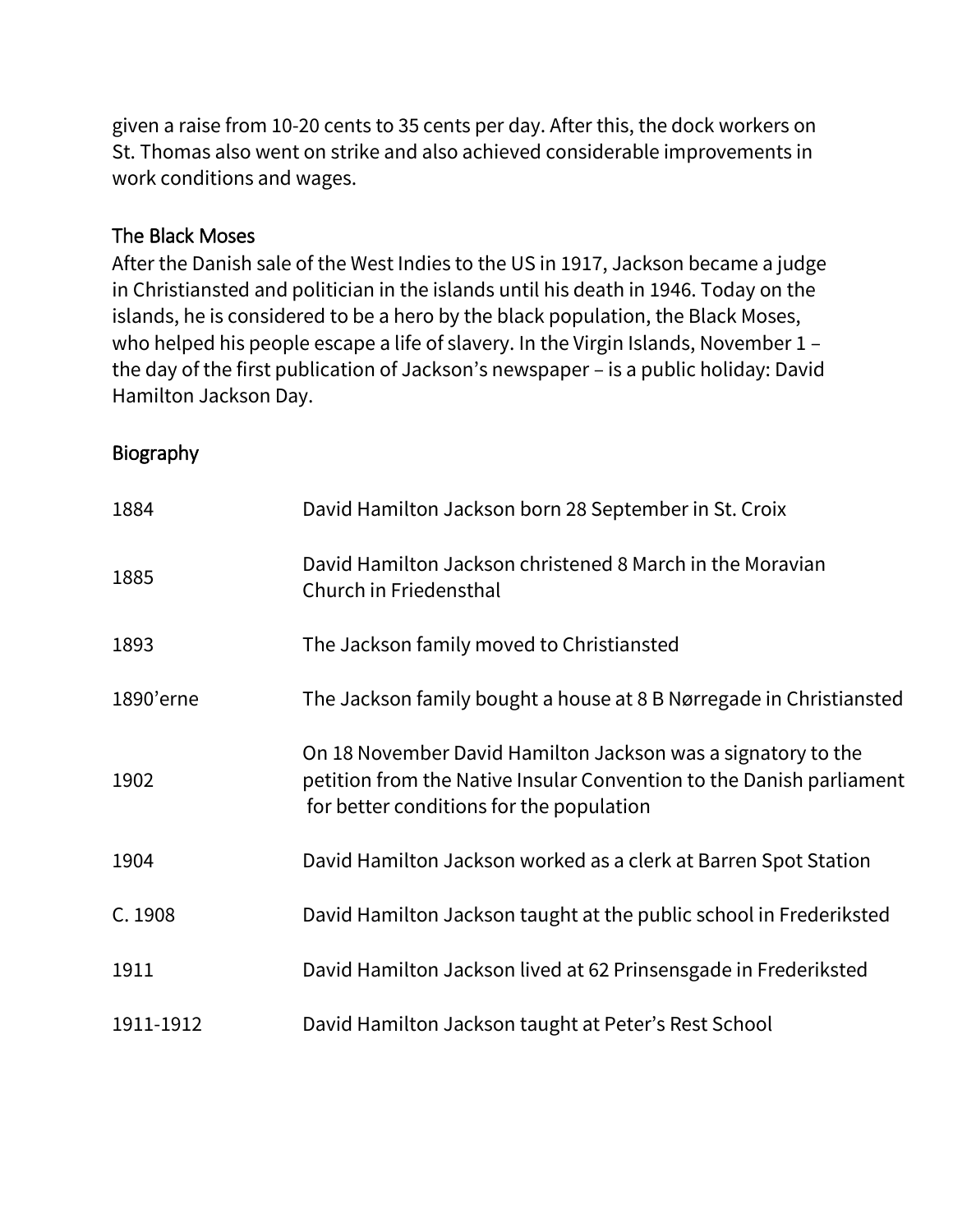| 1914      | David Hamilton Jackson worked as a clerk at a business in<br>Christiansted                                                                                |
|-----------|-----------------------------------------------------------------------------------------------------------------------------------------------------------|
| 1914      | David Hamilton Jackson commenced his activity as a writer                                                                                                 |
| 1915      | On 8 January David Hamilton Jackson published his first criticism<br>of conditions on the three Danish West Indian islands in the West<br><b>End News</b> |
| 1915      | David Hamilton Jackson visited Denmark between 13 May and 22 July                                                                                         |
| 1915      | On 1 November David Hamilton Jackson published the first issue<br>of the newspaper The Herald                                                             |
| 1915      | In November David Hamilton Jackson established the St. Croix<br>Labour Union                                                                              |
| 1916      | On 24 January David Hamilton Jackson called a general strike<br>on St. Croix                                                                              |
| 1916      | David Hamilton Jackson and the Labour Union entered an agreement<br>with the Planters' Society and the strike ended on 26 February                        |
| 1916      | On 12 August David Hamilton Jackson married Theolinda Joseph<br>from St. Croix                                                                            |
| 1916      | In The Herald of 12 August, David Hamilton Jackson threatened<br>rebellion if the sale of the colony to the USA was not implemented                       |
| 1916      | On 31 December David Hamilton Jackson resigned as president of<br>the Labour Union                                                                        |
| 1917-1921 | David Hamilton Jackson studied law at Howard University in<br><b>Washington DC</b>                                                                        |
| 1922      | David Hamilton Jackson reinstated as president of the Labour Union                                                                                        |